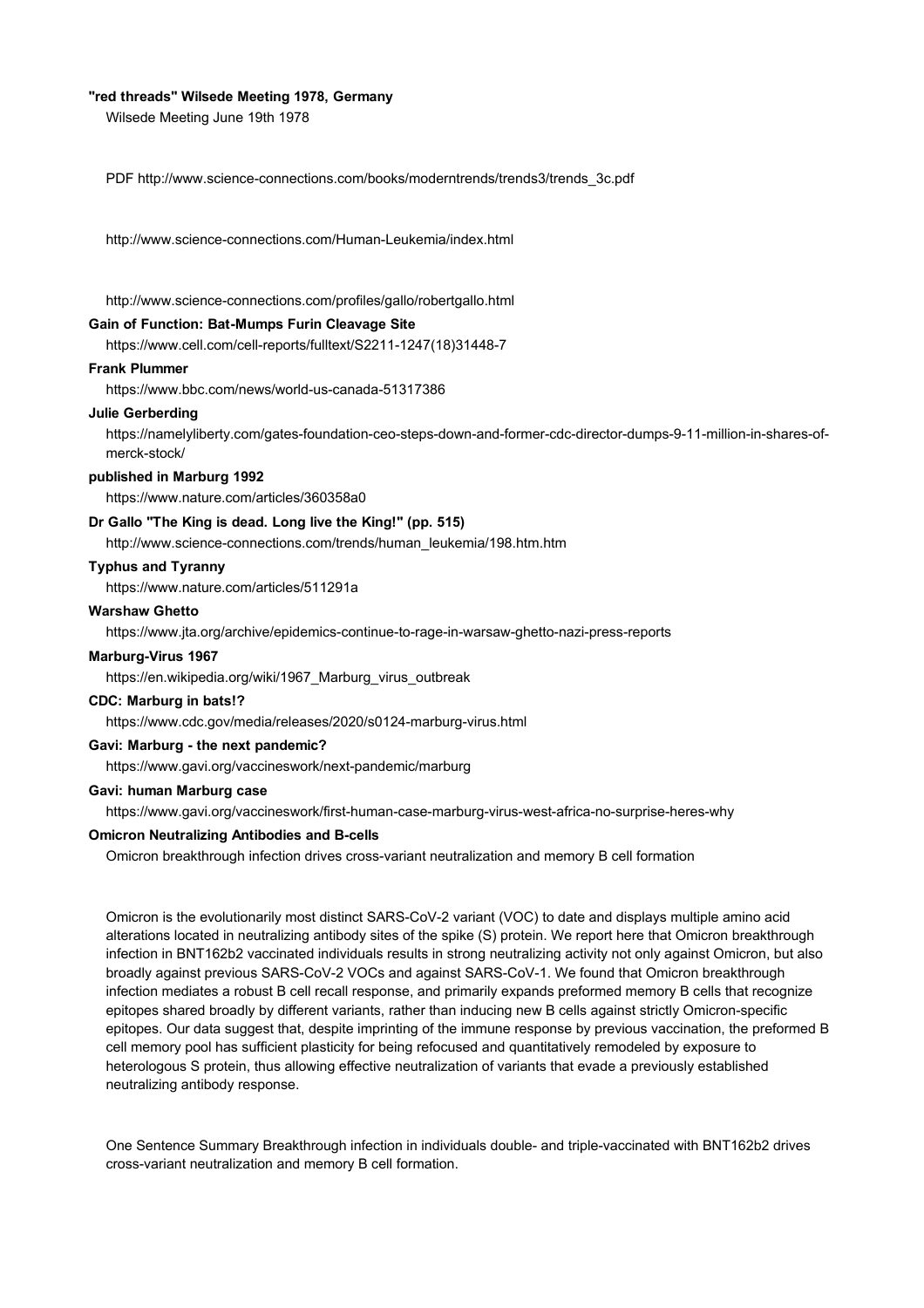https://www.biorxiv.org/content/10.1101/2022.04.01.486695v1

# **Jasmin Quandt**

https://de.linkedin.com/in/jasmin-quandt-539625182

## **Human Experiments at KZ Buchenwald**

https://katalog.ub.tu-braunschweig.de/vufind/Record/015375463

#### **Robert-Koch-Institute "It's not just been single individuals"**

https://www.rki.de/DE/Content/Service/Presse/Pressetermine/presse\_rki\_ns\_Stellungnahme.html

# **Simian Foamy Virus**

https://www.sciencedirect.com/topics/agricultural-and-biological-sciences/simian-foamy-virus

#### **Housatonic Ep. 135.2 20/20**

https://youtu.be/oI5iSuwIMGE

## **Bugs of War**

https://www.history.com/news/insects-warfare-beehives-scorpion-bombs

# **WHO**

https://www.who.int/news/item/13-04-2020-public-statement-for-collaboration-on-covid-19-vaccine-development

#### **MERS Vaccine 2015**

A Highly Immunogenic and Protective Middle East Respiratory Syndrome Coronavirus Vaccine Based on a Recombinant Measles Virus Vaccine Platform J Virol 2015 Nov;89(22):11654-67. doi: 10.1128/JVI.01815-15. Epub 2015 Sep 9.

#### **Ganymed**

Ugur Sahin Becomes A Billionaire On Hopes For Technology Behind COVID-19 Vaccine

https://www.forbes.com/sites/nathanvardi/2020/06/01/ugur-sahin-becomes-a-billionaire-on-hopes-for-technologybehind-covid-19-vaccine/?sh=3fb3637333fb

# **Friedrich Löffler Institut. Veterinary Research Facility with BSL 4 Vet-Lab start operating in 2016**

https://www.deutschlandfunk.de/insel-riems-hochsicherheitslabor-fuer-tierseuchen-nimmt-100.html

# **Russia sees Bioweapon Research with Ukraine**

https://www.nordkurier.de/mecklenburg-vorpommern/russland-beklagt-geheime-biowaffen-forschung-invorpommern-2347584303.html

# **Ukraine Samples**

Molecular screening of vector-borne pathogens in ectoparasites from bats in Ukraine June 2021 DOI:10.13140/RG.2.2.10937.90728 Conference: The Annual Conference of the German Veterinary Medical Society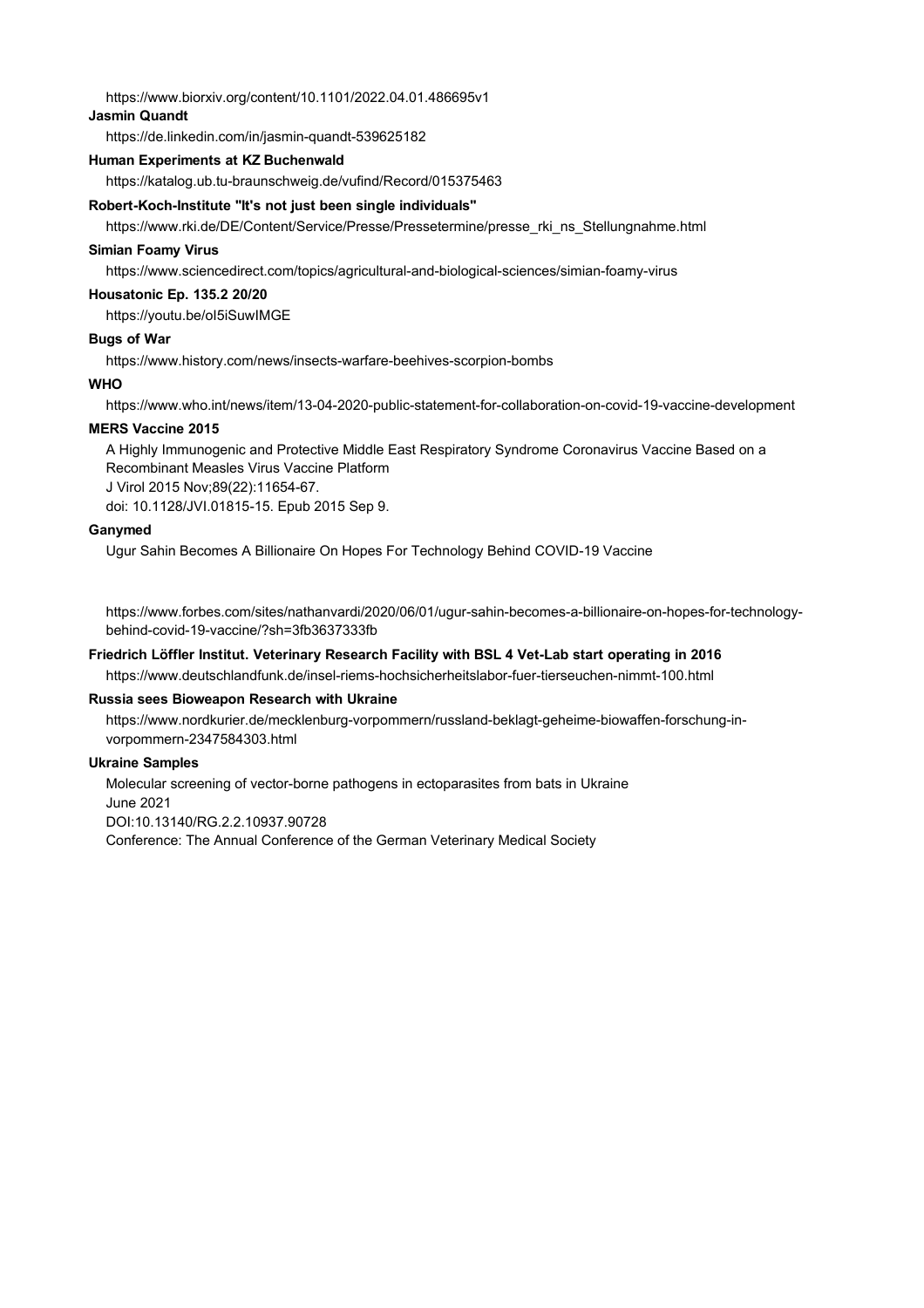Bats (Mammalia: Chiroptera) represent the second-most diverse order of mammals after rodents, being described as hosts for a wide range of bloodsucking arthropods that are able to circulate bacterial, protozoal and viral agents. Bats join other mammals in facilitating the spread of pathogens and are natural reservoir hosts of a large variety of zoonotic diseases with the ability to cross species barriers. In addition, due to their migratory habits, bats can facilitate the long-distance dispersal of pathogens. The aim of this study was to perform a molecular screening for selected vector-borne pathogens in ectoparasites collected from bats in Ukraine. Bats from a mine system and from urban (Kharkiv city) and rural areas (Kharkiv region) in Ukraine were captured and checked for ectoparasites. The mines (Liptsy mines) are used by bats for swarming and hibernation. In Kharkiv city area bats were examined during hibernation season, and in countryside areas breeding colonies from buildings were checked. From the total number of collected ectoparasites, so far 143 samples were morphologically identified as Nycteridopsylla eusarca fleas (n=100) and Carios vespertilionis soft ticks (n=43) then screened for pathogens. Nycteridopsylla eusarca fleas were collected only from Nyctalus noctula (urban area) bat species while C. vespertilionis ticks were collected from three different bat species from the mines: Myotis dasycneme (n=28), Myotis daubentonii (n=2) and Plecotus auritus (n=1), and two bat species from rural sites: Pipistrellus kuhlii (n=1) and Pipistrellus pygmaeus (n=11). All ectoparasites were tested individually by PCR for Rickettsia spp., Bartonella spp., Ehlichia/Anaplasma spp. and Babesia spp. while only C. vespertilionis samples were tested by nested PCR for Borrelia spp. The amplified PCR products were sequenced for species identification. Only C. vespertilionis samples were positive for Rickettsia spp. and following sequencing 16.3% (7/43) of samples showed 100% identity to Rickettsia parkeri (GenBank accession number: CP040325.1). Six of the positive ticks were found on Pipistrellus pygmaeus bat species while one sample was found on Pipistrellus kuhlii. Bartonella spp. was detected only in N. eusarca (7%; 7/100) and after sequencing, three samples showed 99 to 99.4% identity to uncultured Bartonella sp. (access. no.: MK140218.1) previously found in C. vespertilionis while the other four samples had 100% identity to uncultured Bartonella sp. (access. no.: AJ871615.1) previously reported in the blood of Nyctalus noctula. Ehrlichia/Anaplasma spp. PCR showed 58 positive samples: 56% (56/100) of N. eusarca and 4.7% (2/43) of C. vespertilionis. Selected Ehlichia/Anaplasma spp. positive samples were sequences and the obtained sequences from N. eusarca were identical to Wolbachia endosymbiont (access. nos.: MH618381.1 and EU315781.1) and an uncultured bacterium clone layman  $j06$  (access. no.: DQ980970.1). The sequences from C. vespertilionis matched Candidatus Ehrlichia shimanensis (AB074459.1) and uncultured Anaplasma sp. clone Erz1600 (access. no.: MT601947.1). The results for Ehrlichia/Anaplasma spp. might suggest that the used PCR reaction is not specific for the identification of the pathogenic species. All ectoparasite samples were negative for Babesia spp., while Borrelia spp. was detected in 4.7% (2/43) C. vespertilionis samples without identifying the Borrelia species after sequencing. In this study we report for the first time in Ukraine the molecular detection of several bacterial agents in two species of ectoparasites found on six species of bats. The data presented extend the knowledge on the distribution of ectoparasite species on bats and their involvement to potentially circulate pathogenic agents.

https://www.researchgate.net/publication/355175125\_Molecular\_screening\_of\_vectorborne\_pathogens\_in\_ectoparasites\_from\_bats\_in\_Ukraine

## **WNV injected into Ticks?**

Transstadial Transmission and Replication Kinetics of West Nile Virus Lineage 1 in Laboratory Reared Ixodes ricinus **Ticks** 

September 2020Pathogens 9(780) DOI:10.3390/pathogens9100780

West Nile virus (WNV) is a mosquito-borne agent that has also been isolated from several tickspecies. Vector competence ofIxodes ricinus, one of the most common tick species in Europe, has beenpoorly investigated for WNV to date. As such, to evaluate the vector competence, laboratory rearedIxodes ricinusnymphs werein vitrofed with WNV lineage 1 infectious blood, allowed to molt, and theresulting females artificially fed to study the virus transmission. Furthermore, we studied the kineticsof WNV replication in ticks after infecting nymphs using an automatic injector. Active replication ofWNV was detected in injected nymphs from day 7 post-infection until 28 dpi. In the nymphs infectedby artificial feeding, the transstadial transmission of WNV was confirmed molecularly in 46.7% ofmales, while virus transmission duringin vitrofeeding ofI. ricinusfemales originating from infectednymphs was not registered. The long persistence of WNV inI. ricinusticks did not correlate with thetransmission of the virus and it is unlikely thatI. ricinusrepresents a competent vector. However,there is a potential reservoir role that this tick species can play, with hosts potentially acquiring theviral agent after ingesting the infected ticks.